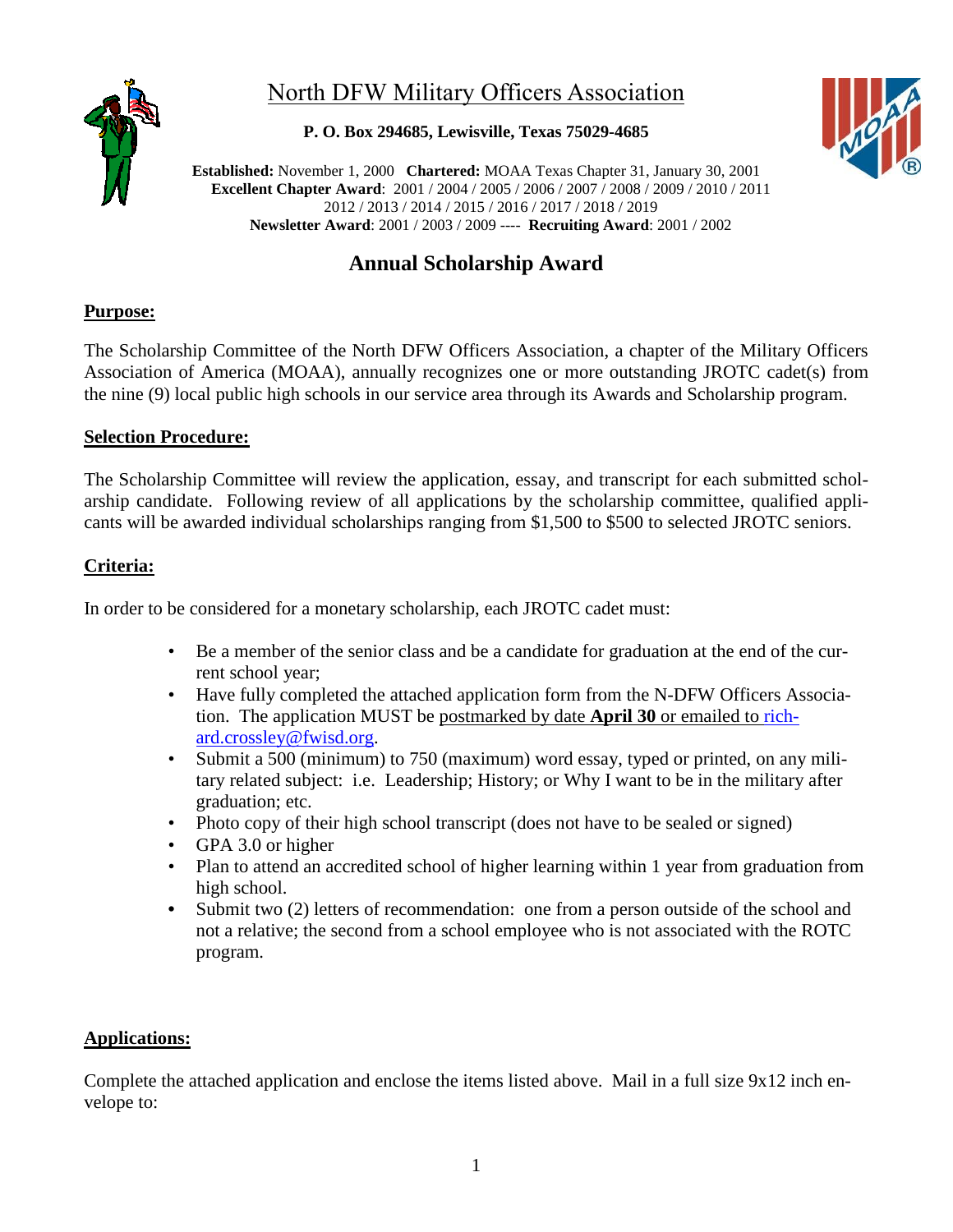**North DFW Scholarship Attn: LTC (Ret) Richard Crossley Jr. 2233 Blue Sage Dr. Flower Mound, TX 75028**

The application package must be postmarked **NO LATER THAN date April 30**. Ensure that you include a valid email address with your application and we will acknowledge receipt of your application with an email.

Additionally, you may scan the application documents and email to [richard.crossley@fwisd.org.](mailto:richard.crossley@fwisd.org) If there are extenuating circumstances pertaining to any of the above criteria, a letter of explanation may be submitted with the application and will be taken under advisement by the committee. Do not mail the application to the North DFW Officers Association Post Office Box address, this will delay receipt of your application package.

#### **Disbursement of Funds:**

Each scholarship will be issued directly to any accredited institution of higher learning offering an Associates' degree or higher. Funds must be used within one (1) year of high school graduation or funds will be forfeited. The recipient must show that he/she is enrolled as a full time student in the institution by mailing a copy of their class schedule or letter on school letterhead to the address above.

#### **Questions-Clarification?**

Contact: **Richard Crossley** Scholarship Committee North DFW Military Officers Assn. richard.crossley@fwisd.org 972-355-7015 (H) 214-450-9666 (C)